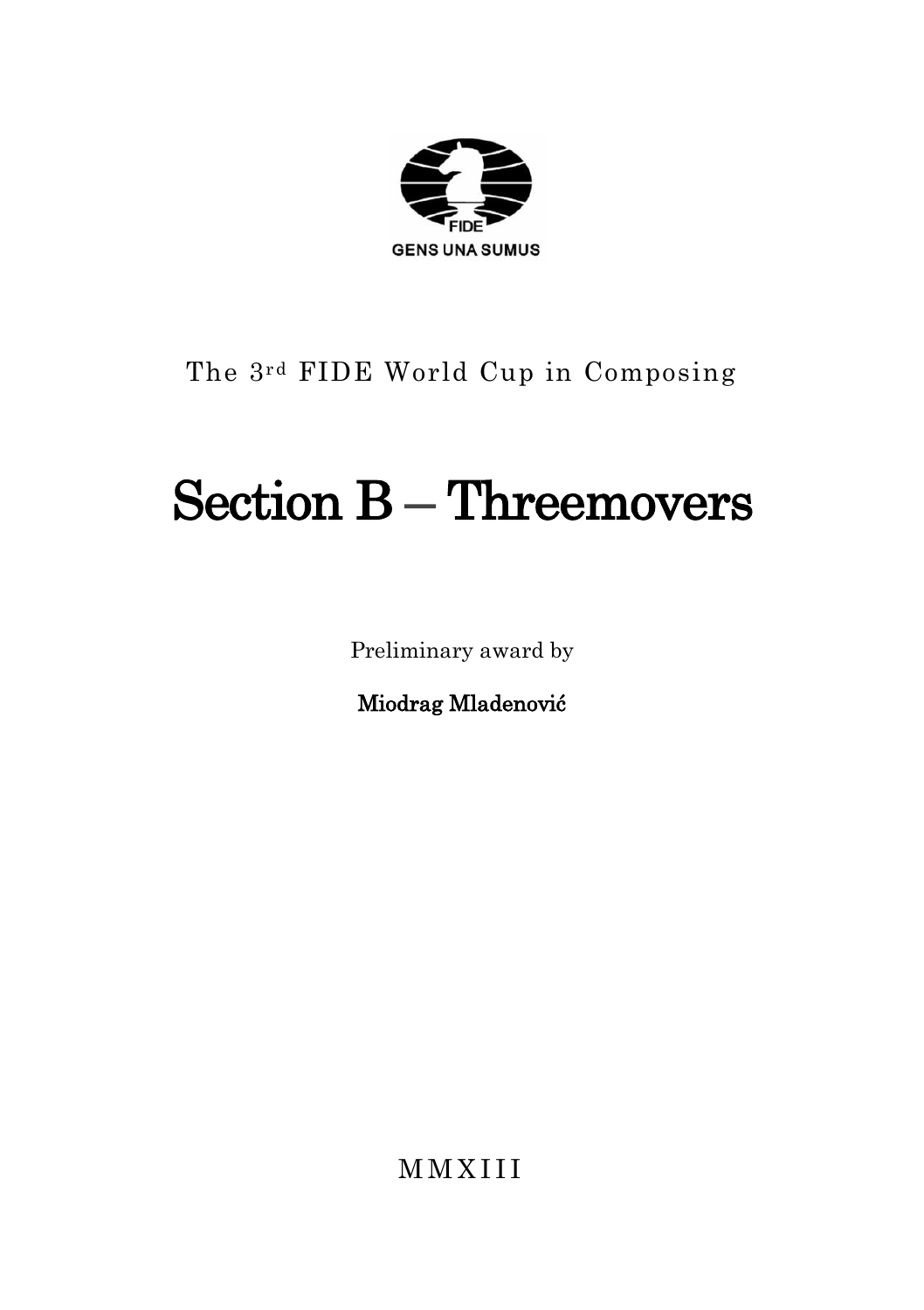| <b>B01</b>  | V. Zamanov (AZE)    | <b>B</b> 14 | S. Javadzade (AZE)   |
|-------------|---------------------|-------------|----------------------|
| <b>B02</b>  | A. Grinblat (ISR)   | <b>B</b> 15 | R. Juozėnas (LTU)    |
| <b>B03</b>  | V. Plenkov (UKR)    | <b>B</b> 16 | A. Tyunin (RUS)      |
| <b>B04</b>  | M. Safarov (AZE)    | <b>B</b> 17 | L. Makaronez (ISR)   |
| <b>B05</b>  | V. Samilo (UKR)     | <b>B</b> 18 | E. Bourd (ISR)       |
| <b>B06</b>  | K. Mlynka (SVK)     | <b>B</b> 19 | V. Kozhakin (RUS)    |
| <b>B07</b>  | Y. Gorbatenko (RUS) | <b>B20</b>  | A. Gasparyan (ARM)   |
| <b>B08</b>  | E. Fomichev (RUS)   | <b>B21</b>  | V. Volchek (BLR)     |
| <b>B09</b>  | Y. Alekseev (RUS)   | <b>B22</b>  | A. Biénabe (FRA)     |
| <b>B</b> 10 | Z. Mihajloski (MKD) | <b>B23</b>  | J. Rydh (SWE)        |
| <b>B</b> 11 | A. Kuzovkov (RUS)   | <b>B24</b>  | S. Khachaturov (RUS) |
| <b>B</b> 12 | G. Atayanc (RUS)    | <b>B25</b>  | Z. Gavrilovski (MKD) |
| <b>B</b> 13 | V. Kapusta (UKR)    | B26         | S. Sovík (SVK)       |
|             |                     |             |                      |

 $\sim$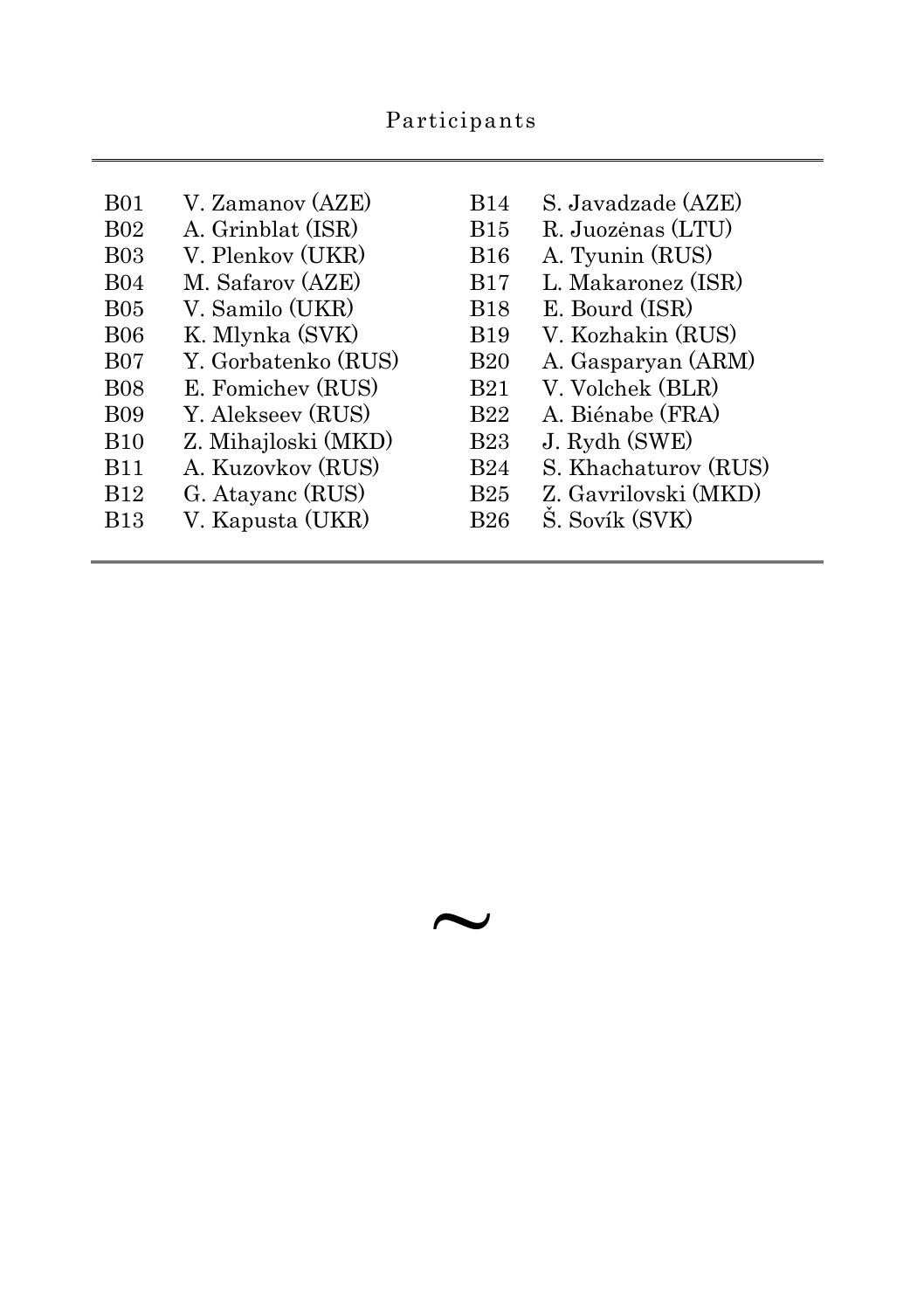rom tournament director I received 26 problems without author names.

I decided to rank 10 problems:

 $\sim$ 

1st Prize - The Cup winner EVGENY FOMICHEV Russia



#3\* 10+12

 $1...d4$  2. $\Xi$  b6! A ~ 3. $\Xi$  c4#.  $2...d5$  3.  $\mathfrak{B}e7\#$ ,  $2...d$ :e3 3.  $\mathfrak{B}$ :e3#,  $1.942$   $\Delta$  b<sup>2</sup>! B ~ 3. $\Delta$ d<sup>4#</sup>

1.a:b6? 1...a5!

 $1.$  § g5! ~  $2.$  § g2 ~  $3.$  § c2#, 1...d4 2. $\Delta b2!$  B (2. $\Xi b6?$   $\mathfrak{g}_{g8}$ !) ~ 3. 2:d4#, 2...d5 3. 營e7#,  $1...e4$   $2.\overline{2} : b6!$  A  $(2.\Delta b2)$  $\mathcal{B}(s) \sim 3.5$  c4#,  $1...$ 營 $h8/$ 營 $g8/$ 營 $f8/$ 營 $d8$  $2.a:b6 \sim 3.Ba5#$ .

Reciprocally changed white 2nd moves. Excellent matrix with black half pin and dual avoidance. In initial position wQ closes bQ line a8-h8 preventing black pint to play on g8/h8. In solution white has to use pinning of black pawns. It's nice that all moves are quite including threat.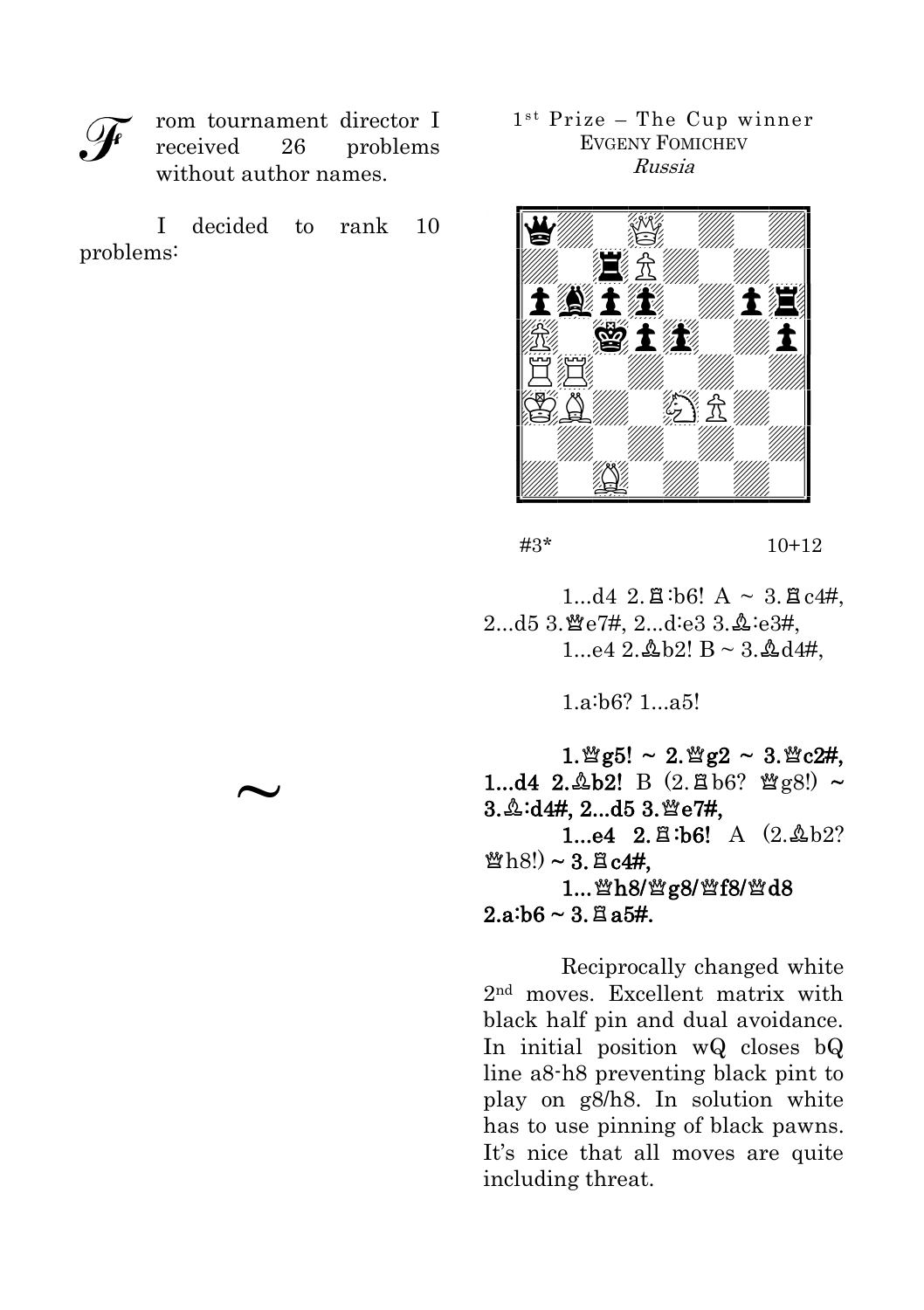2<sup>nd</sup> Prize GRIGORIY ATAYANC Russia



#3 9+11

 $1.$   $\%$  a1! ~ 2.  $\%$  e5+ f:e5  $3.$  $\%$ :e5 $#$ ,

 $1...$  ad7 2. \cdots : f6+! A a:f6  $3. \text{Be5#}, 2...$  $\text{2:f6 } 3. \text{B:f4# B}.$  $1...$  @e6 2. $E: f4+$ ! B @:f4  $3.2e3#$ ,  $2...2:143$ . 2:16# A,  $1...$   $2g6$   $2.$   $Eg5+$   $f:g5$  $3.$   $2.94#$ .  $1...$   $8g6$   $2.\n%$   $2e7$   $\sim$   $3.\n%$   $46#$ ,  $1...$  $2e6$   $2.\,$  $2c7$   $\sim$   $3.\,$   $2dd6#$ .

Nice problem showing Keller's paradox (white plays 2nd move on square that black guarded in defense). Also there are two nice side variations with quite white moves. Great corner to corner key move and good economy.

# 3 r d Prize ZORAN GAVRILOVSKI Macedonia



#3 10+13

 $1.9d4 2.92h4+ A 7h3.$  $3.d$ :e4# D, 1...e:d3 2.  $\mathcal{Q}$ g2#,

 $1.$  Med $1? \sim 2.$  Q:e3+/22b4+  $\mathfrak{B}:e3/\mathfrak{A}:h4 \;3 \;d:e4/d:e4\#, 1 \;3 \;d7!$ 

 $1.$  @c1! ~ 2. 22b4+ A  $\Xi$ : b4  $3. \text{B}$  c5# B (3.d:e4+? D  $\Xi$ :e4!).  $1...$  $2d7$   $2.\overline{2}c5+$  B  $2: c5$  $3.\hat{a}$ :e3#  $C$  (3. $\hat{a}$ 2b4+? A  $\hat{a}$ b~!),  $2...$  $2e63.2d8#$ . 1... \f8 2. 2:e3+ C 2:e3  $3. d: e4# D$   $(3. \boxtimes c5+)$   $B \cong c5!)$ .  $1...e2$   $2.die4+$   $D$   $2:e4$  $3.2b4# A (3.2e3+? C 2f~).$  $1...e: d3$   $2.$   $2n+1+$   $g2$  $3.$   $\mathfrak{B}:\mathfrak{g}2\mathfrak{H}.$ 

Four fold cycle of white 2nd and 3rd moves. All white 2nd moves are sacrifices. Very nice variations.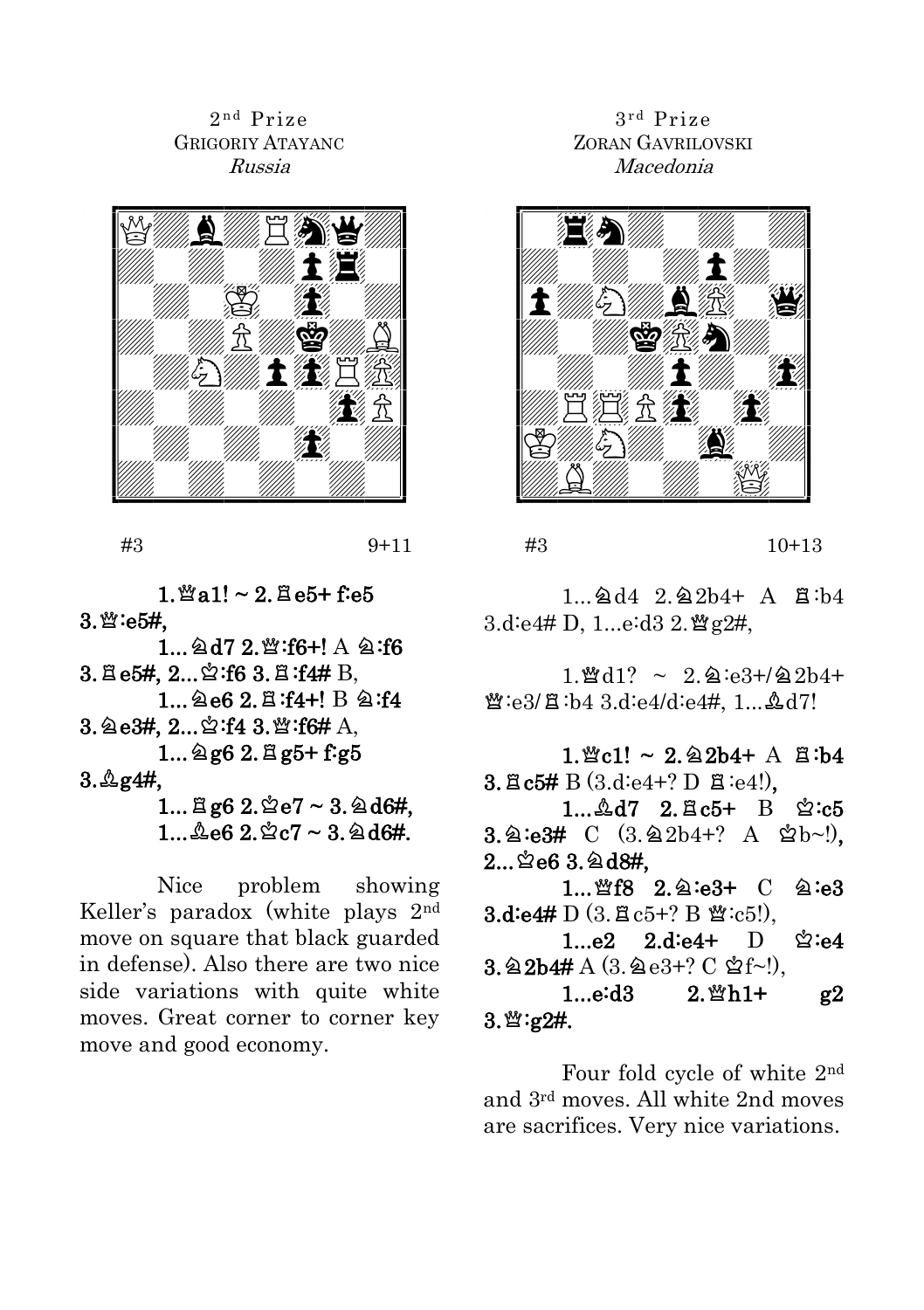1<sup>st</sup> Honourable Mention MUBARIZ SAFAROV Azerbaijan



#3 13+13

 $1.\,\&\,5! \sim 2.\,\&\,44 \sim 3.46\#\;A.$  $2...$ b6 3. $@c6# B$ ,

1...b6  $2.2a7 \sim 3.2c6# B$  $2...$  $2.44$   $3.5$ : $e4#$   $C$   $(2...$  $4.8)$  $e8$  $3.$   $\mathfrak{B}$  :  $f6\#$ ),

1... $\triangle$ d3 2. $\triangle$ :d3 ~ 3. $\triangle$ :e4# C,  $2...e: d3.3$ ,  $\mathfrak{B}$ :f4# D,

1...f:e3  $2.f$ :e3 ~ 3. \f4# D,  $2...$  $2g5$   $3.d6#$  A.

Four fold pseudo le Grand in variations. Good matrix with all quite white moves. I do not like that wS plays on c6 from two different squares. In my opinion this is not completely identical move. However switchback of  $@a7$ and quite variations are very nice.

2<sup>nd</sup> Honourable Mention VIKTOR KAPUSTA Ukraine



#3 13+7

 $1.$   $\%$  h1! ~ 2.  $\frac{a}{b}$  d7+  $\frac{a}{c}$  c6  $3.93\#!$   $(3.94\#? \& d7!)$ ,  $(2.4d6? \sim$  $3.93#$  A,  $2...$  f5 a!  $2.\&c8? \sim 3.94#$  B.  $2...$   $\Delta$  f4 b!).

 $1...$  @:c4 2.d:c4+  $e$ e4 3.g4#!  $(3.93#?$   $\&e5!)$ .

1… $\&$ f4 b 2.g3+ A  $\&$ e5 3.g:f4#,

1... $f5$  a 2.g4+ B  $\&e6$ 3.gхf5#,

 $1...$   $6/$   $2.$   $g3+$ !  $2.$   $g4$  $3.$  \* :e4#,  $2...$  e5  $3.$   $\Xi$  :e7#  $(2.24+?$  $\&$ e $6$ !).

 $1...$  $2.6$   $2.94+!$   $2.66$  $3.\mathfrak{B}:\c6\# (2.g3+? \&e5!)$ .

The Siers pawn battery play in two variations. I enjoy solving this problem.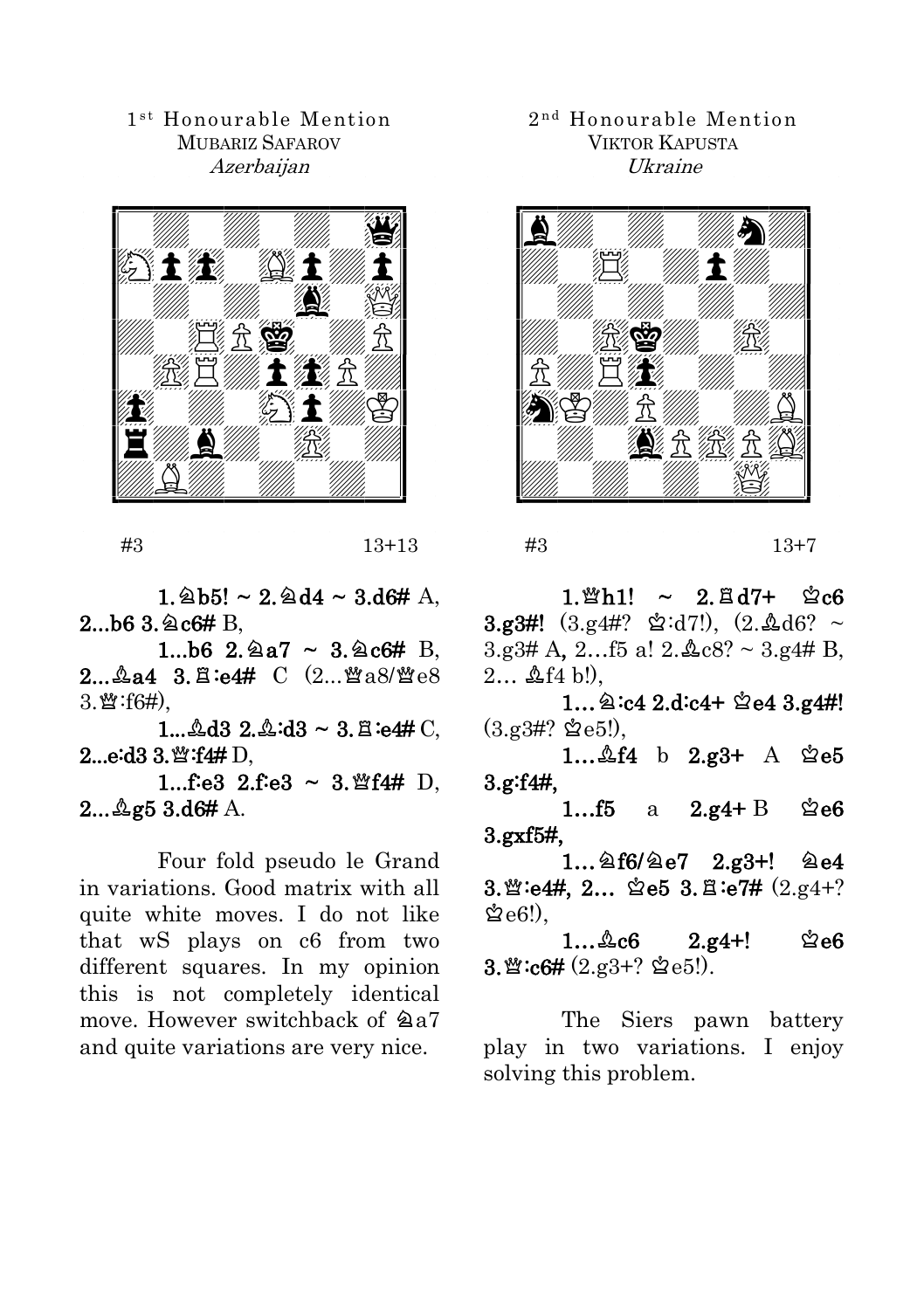#### 3 r d Honourable Mention EVGENI BOURD Israel



#3 14+10

 $1. \mathbb{Q}f2! \sim 2.d$  =  $5 \sim 3. \mathbb{Z} d4#$ .  $\mathbb{S}$ d4#,  $\mathbb{S}$ :f3#,

1...d:c5 2. $Be7 \sim 3.$  2. f3# A,  $2...$   $2.9:e7$   $3.$   $\mathfrak{Re}3\#$  B,  $2...$   $\mathfrak{Re}3.64$  $3.5:65#$ 

 $1...$  $2:62$   $2.2c6 \sim 3$ .  $\text{%}e3# B$  $2...$  2:c6 3.  $\mathfrak{B}$ :f3# A,  $2...$  2:d3 3.e:f3#  $2...$  $2:$ d $3$   $3.$  $2:$ d $5#$ .

1...  $\triangle$ :f4 2. 2: f3+ A 2:f3  $3.962#$ 

 $1...$  $2.4$   $2.$   $2.63+$  B  $2.63$  $3.2f2#$ 

 $1...2: d3$   $2.2: d3+$   $2: d3$ 3.e:f3#,

 $1...$ fe $2.2$ .  $%$ :e $2+$   $2e3.3$ .  $%$ :e $3#$ ,  $1...$  $2:\overline{6}$   $2.\&\overline{6}$   $45.$  $\cong$  d5, d5 3.營e3#, 2... $\cong$  c6 3.營:f3#.

Two sets of variations. In one set pseudo le Grand theme and in other sets of variations wQ sacrifices.

# 4 t h Honourable Mention YURIY ALEKSEEV Russia



#3 10+11

 $1...b6$  2. 2e4 A ~ 3. 2f6#.  $1...$  $2c7$   $2.\&2e4$   $B \sim 3.\&13#$ ,  $2...\&2c6$  $3.45\pm 1.4a1$   $2.9c4$   $C \sim$  $3.9:e3#$ 

 $1.2e4? A \sim 2.2f6#, 1...$  who  $2.2 \text{ h}6 \sim 3.96 \text{ ft}4.1$ ... Wa6!

 $1.$   $\& 64$ ? B ~  $2.$   $\& 63$ #  $1...$   $2:$  d6!

 $1.\,\mathrm{^2C4?} \quad C \sim 2.\,\mathrm{^2C4}.$  $1...$  $2c1!$ 

 $1.\&:d4!$  ~  $2.\&:e3+$  $2...$ 2d4,  $2d4$ ,  $2d4$ ,  $3.2f2#$  $1...$  2.4  $2.$   $2.$   $4$   $A$   $\sim$   $3.$   $2.6$   $4$ ,  $2...$  \si:e4 3. $E$ :e4#, 1... 2:d4 2. $\Delta$ e4 B  $\sim 3.$   $\&$  f3#, 2... $\&$ c6 3. $\&$  f5#, 1... $\&$  :d4  $2.\,$   $2.\,$   $2.\,$   $4.\,$   $C \sim 3.\,$   $2:\,$   $63\,$   $4.\,$   $2...\,$   $2:\,$   $65+$  $3.$   $2:$  e5#.

Three interesting black selfpin variations. As soon as black piece pins itself white unpins piece with a second move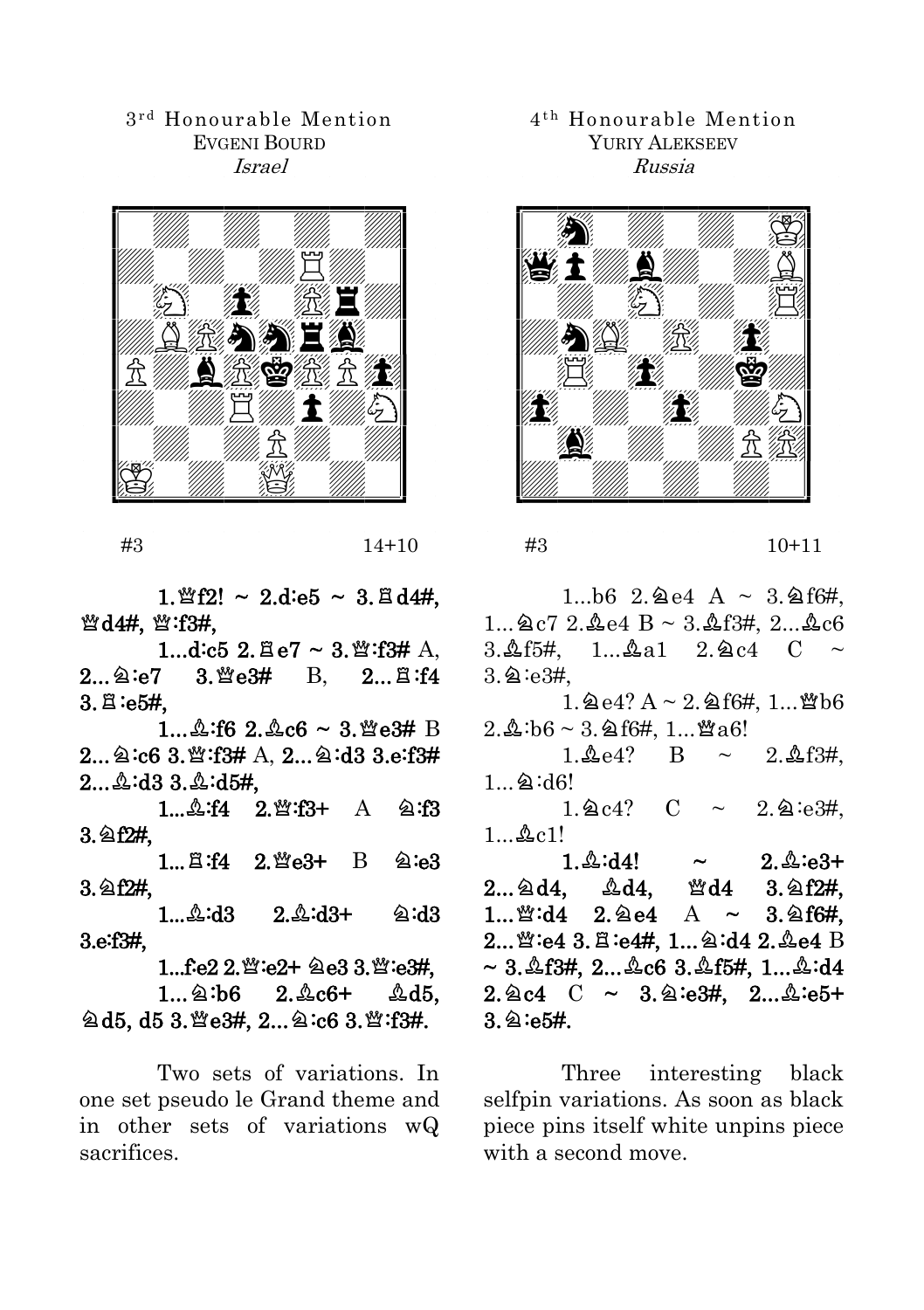# 1 st Commendation ARIEH GRINBLAT Israel



#3 12+12

 $1.\,\text{\textdegreeled{14}} \sim 2.55 \sim 3.\,\text{\textdegreeled{14}} \text{A}$ .  $2...$  $@c4$   $3.264$   $B.$   $2...$  $@d4$  $3.7:14#$ 

1...g6 2.b3  $C \sim 3.264# B$ ,  $2...4e6$   $3.4e7#$  A,  $2...4d4$  $3.8: d4#$ .

1...g:f6  $2.\,2e7+$  A  $\&e6$  $3.$   $2f8#$ .

 $1...$ 2:b5 2.2b4+ B 2c4 3.b3# C,

 $1...$   $Rf2$   $2.$   $R:e3 \sim 3.$   $\&e7\#$ .

Two thematic pairs of thematic variations. In one pair pseudo le Grand theme is shown. In other pair of variations there are two remote black selfblocks (on squares that are not next to the bK in initial position).

# 2 nd Commendation VLADIMIR KOZHAKIN Russia



#3 7+10

 $1.h7! \sim 2.\,\text{E}\,h6 \sim 3.\,\text{E}\,ig5\#,$  $Eff7#$ , 2...  $\&e6$  3.  $E:g5#$ ,

1...e6  $2.\Xi$ :g5+ A  $(2.\Xi)h6$ ?  $\pi_{a7}$  3. $\pi_{g5\#}$  2... $\Lambda_{e7}$ !)  $\Im$  f6  $3.2$  g4# B  $(3...2.2:g4?)$ ,

1...e5  $2.\,$  2.4 B  $(2.\,$  Bh6?  $\text{triangle 6 } 3.\overline{2}$  g5#,  $2...\overline{2}$ e7!) ~ 3. 2h6#.  $2...\overset{6}{2}:\cancel{g4}$  3.  $\Xi$  :  $\cancel{g5H}$  A (1...g4 2.  $\triangleq$  : g4  $\sim$  $3.$   $2h6#$ ,  $2h4#$ ).

Two fold cycle of white 2nd and 3rd moves in nice matrix. bP closes black lines in variations.